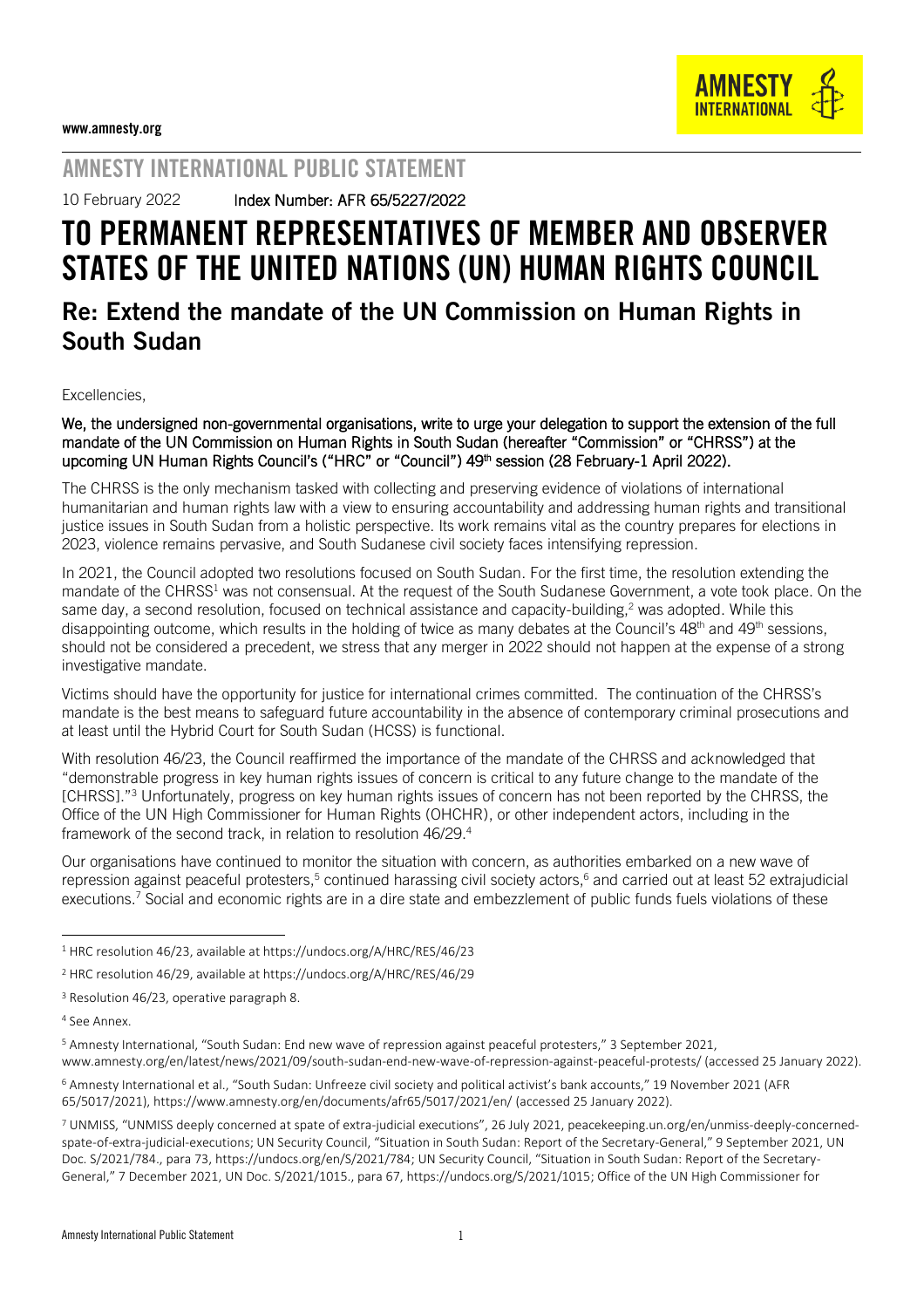rights.<sup>8</sup> Impunity and high levels of violence persist, including a five month-long attack by armed groups against civilians in Western Equatoria state that killed dozens and displaced tens of thousands.<sup>9</sup>

When they signed the 2015 Peace Agreement, and more recently the 2018 Revitalised Peace Agreement for Resolution of the Conflict in the Republic of South Sudan (R-ARCSS), parties committed to ensuring justice for crimes under international law and human rights violations and abuses. The African Union and the Intergovernmental Authority on Development (IGAD) supported this approach. African human rights bodies have also called on parties to implement Chapter V of the Agreement,<sup>10</sup> in which the parties committed to establishing a hybrid court, a truth commission, and a compensation and reparation authority. Despite obligations and numerous commitments and promises by the parties, none of the mechanisms has been established.

\* \* \*

-

This is not the time to change the Council's approach, or to relax its scrutiny. The mandate of the CHRSS remains critical and should continue until such a point as demonstrable progress has been made against human rights benchmarks and accountability, and based on an assessment of risk factors of further violations. In this regard, the Framework of Analysis for Atrocity Crimes, $11$  with its risk factors, is a key tool.

The Council should empower the Commission to continue its work under all aspects of its mandate: investigation, collection and preservation of evidence, monitoring, reporting, technical cooperation, and advice on transitional justice. Until the Hybrid Court for South Sudan is fully operational and functional, the Council should ensure the renewal of the mandate of the CHRSS to secure the collection and preservation of evidence of serious crimes committed since 2013, on behalf of victims and with a view to transferring such documentation to independent and competent judicial authorities in the future.

Any technical assistance or capacity building requested by South Sudan can be, and already is, offered as part of the annual resolution extending the CHRSS's mandate. However, a purely technical assistance and capacity-building focus, as proposed in resolution 46/29 of 2021, would be unsuitable to tackle South Sudan's many and serious human rights challenges and would risk further emboldening those who perpetrate the most serious crimes.

#### In this context, we reiterate previous civil society recommendations<sup>12</sup> and urge the Council to continue its meaningful action on South Sudan by extending the CHRSS's mandate in full for a further year.

We thank you for your attention to these pressing issues. Sincerely,

1. Action 54, South Sudan

<sup>10</sup> The African Commission on Human and Peoples' Rights (ACHPR) strongly condemned continued violations and stressed the need to operationalise R-ARCSS provisions, in particular Chapter V (see African Commission on Human and Peoples' Rights, ACHPR/Res.428 (LXV) 2019).

<sup>11</sup> See [https://www.un.org/en/genocideprevention/documents/about](https://www.un.org/en/genocideprevention/documents/about-us/Doc.3_Framework%20of%20Analysis%20for%20Atrocity%20Crimes_EN.pdf)[us/Doc.3\\_Framework%20of%20Analysis%20for%20Atrocity%20Crimes\\_EN.pdf](https://www.un.org/en/genocideprevention/documents/about-us/Doc.3_Framework%20of%20Analysis%20for%20Atrocity%20Crimes_EN.pdf)

Human Rights (OHCHR), "Disturbing wave of extrajudicial executions on the rise in South Sudan's Warrap State – UN experts note," 29 July 2021,<https://www.ohchr.org/EN/NewsEvents/Pages/DisplayNews.aspx?NewsID=27345&LangID=E> (accessed 11 January 2022). At the time of writing, the UN had publicly reported on 52 extra-judicial executions. It is likely that the actual number is higher.

<sup>8</sup> OHCHR, "South Sudanese political elites illicitly diverting millions of US dollars, undermining core human rights and stability – UN experts note," 23 September 2021, <https://www.ohchr.org/EN/HRBodies/HRC/Pages/NewsDetail.aspx?NewsID=27519&LangID=E> (accessed 11 January 2022). See Conference Room Paper on human rights violations and related economic crimes in the Republic of South Sudan, 23 September 2021, UN Doc. A/HRC/48/CRP.3, available at[: https://www.ohchr.org/EN/HRBodies/HRC/CoHSouthSudan/Pages/Index.aspx](https://www.ohchr.org/EN/HRBodies/HRC/CoHSouthSudan/Pages/Index.aspx)

<sup>9</sup> Amnesty International, "South Sudan: Survivors describe killings, mass displacement and terror amid fighting in Western Equatoria," 9 December 2021, [www.amnesty.org/en/latest/news/2021/12/south-sudan-survivors-describe-killings-mass-displacement-and-terror-amid](http://www.amnesty.org/en/latest/news/2021/12/south-sudan-survivors-describe-killings-mass-displacement-and-terror-amid-fighting-in-western-equatoria/)[fighting-in-western-equatoria/](http://www.amnesty.org/en/latest/news/2021/12/south-sudan-survivors-describe-killings-mass-displacement-and-terror-amid-fighting-in-western-equatoria/) (accessed 25 January 2022).

 $12$  See in particular DefendDefenders et al., "Extend the mandate of the Commission on Human Rights in South Sudan," 5 February 2021, <https://defenddefenders.org/human-rights-council-extend-the-mandate-of-the-commission-on-human-rights-in-south-sudan/> (accessed 25 January 2022).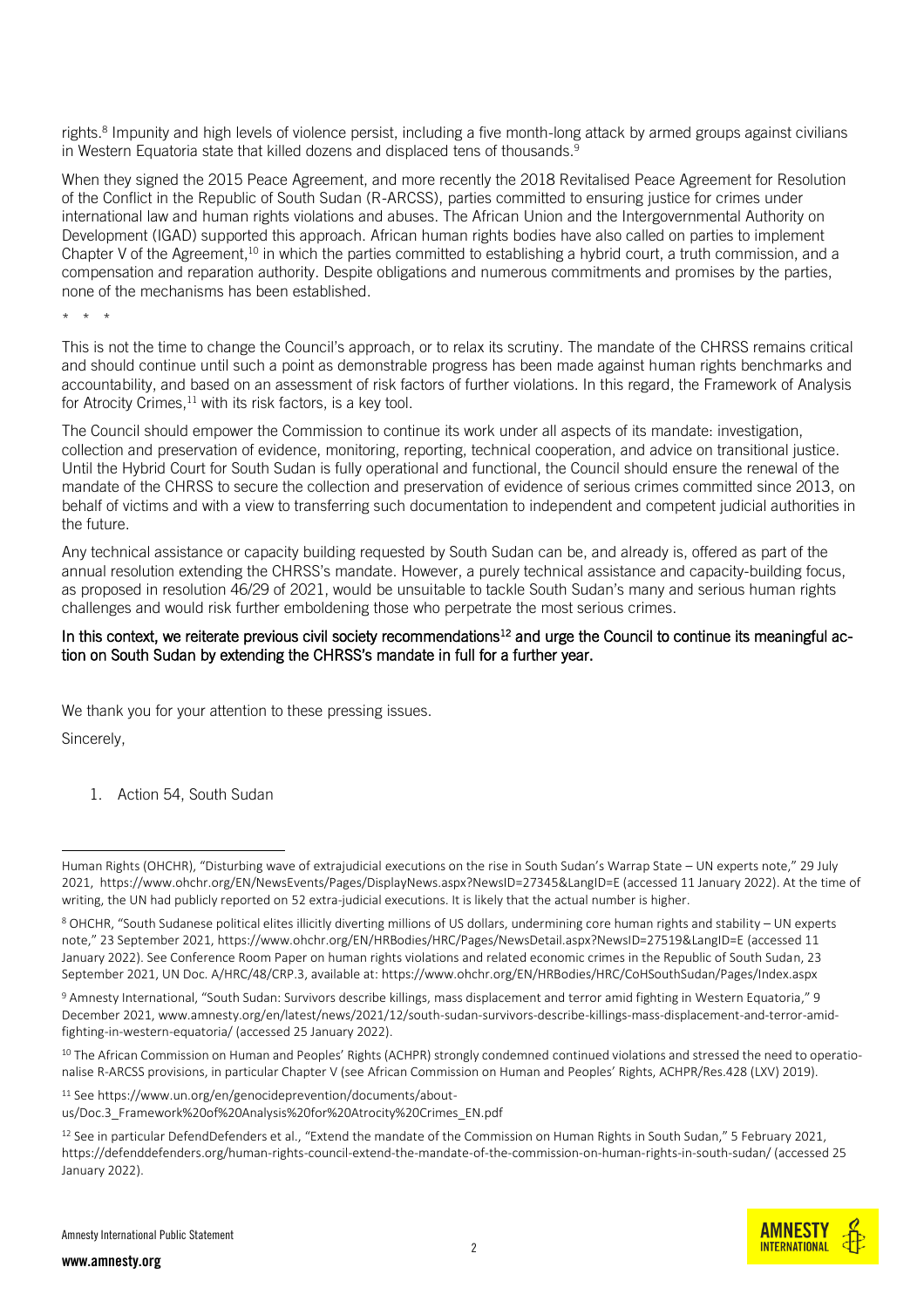- 2. Action for Community Education and Development (ACEDO South Sudan)
- 3. African Centre for Democracy and Human Rights Studies (ACDHRS)
- 4. African Child Care Network (ACCN)
- 5. AfricanDefenders (Pan-African Human Rights Defenders Network)
- 6. Amnesty International
- 7. Anika Women Association (AWA) South Sudan
- 8. Asian Forum for Human Rights and Development (FORUM-ASIA)
- 9. Assistance Mission for Africa (AMA)
- 10. Burkinabè Human Rights Defenders Coalition (CBDDH)
- 11. Burkinabè Women Human Rights Defenders Network (RB-FDDH)
- 12. Burundian Coalition of Human Rights Defenders (CBDDH)
- 13. Cairo Institute for Human Rights Studies (CIHRS)
- 14. Center for Inclusive Governance Peace and Justice (CGPJ) South Sudan
- 15. Center for Peace and Advocacy (CPA) South Sudan
- 16. Center for Reproductive Rights
- 17. Central Africa Human Rights Defenders Network (REDHAC)
- 18. Centre for Human Rights and Democracy (CHRD) South Sudan
- 19. Centre for Human Rights and Democracy in Africa (CHRDA) Cameroon
- 20. CIVICUS: World Alliance for Citizen Participation
- 21. Coalition béninoise des défenseurs des droits humains (CDDH-Bénin)
- 22. Committee for Justice (CFJ)
- 23. Community Empowerment for Progress Organization (CEPO) South Sudan
- 24. Community Empowerment for Rehabilitation and Development (CEFoRD) South Sudan
- 25. Community Initiative for Partnership and Development (CIPAD)
- 26. Community Initiative Support Program (CISP) South Sudan
- 27. Community Organization for Peer Educators (COPE) South Sudan
- 28. DefendDefenders (East and Horn of Africa Human Rights Defenders Project)
- 29. FIDH (International Federation for Human Rights)
- 30. Forum pour le Renforcement de la Société Civile (FORSC) Burundi
- 31. Geneva for Human Rights / Genève pour les Droits de l'Homme
- 32. Global Centre for the Responsibility to Protect (GCR2P)
- 33. Human Rights Defenders Network Sierra Leone
- 34. Human Rights Defenders Solidarity Network Uganda
- 35. Humanitarian Development Organization (HDO) South Sudan
- 36. Human Rights House Foundation
- 37. Human Rights Watch
- 38. International Bar Association's Human Rights Institute (IBAHRI)
- 39. International Commission of Jurists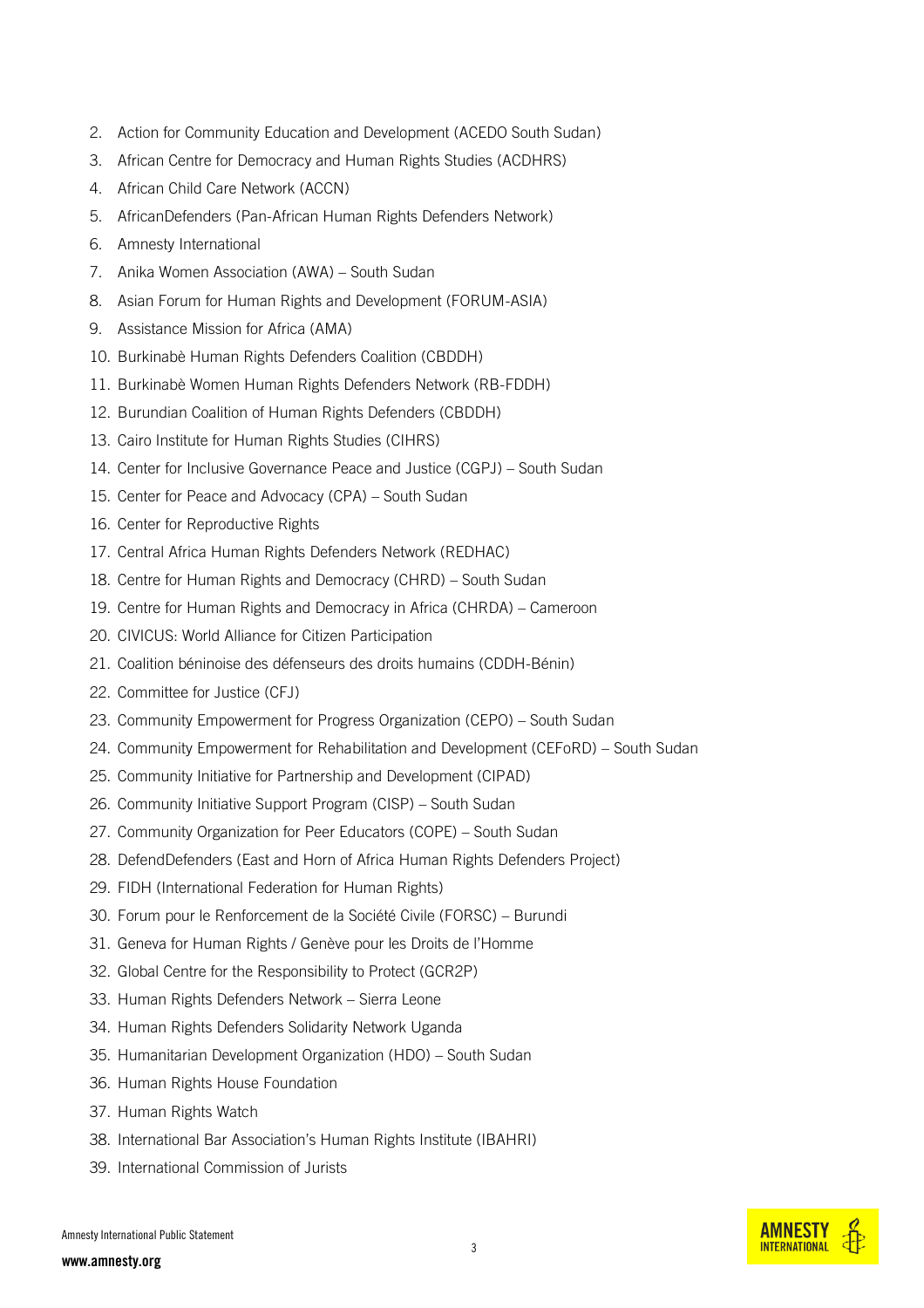- 40. International Movement Against All Forms of Discrimination and Racism (IMADR)
- 41. International Service for Human Rights
- 42. Islamic Development and Relief Agency (IDRA) South Sudan
- 43. Itkwa Women Empowerment Organization (IWEO) South Sudan
- 44. Ivorian Human Rights Defenders Coalition (CIDDH)
- 45. Joint Border Peace Development Agency (JBPDA) South Sudan
- 46. Lawyers' Rights Watch Canada
- 47. Ma'Mara Sakit Village
- 48. Men Engage Gender Equality Network (MEGEN) South Sudan
- 49. National Press Club South Sudan (NPC-SS)
- 50. Nigerien Human Rights Defenders Networks (RNDDH/NHRDN)
- 51. Nile Initiative for Development (NID)
- 52. Nile Sisters Development Initiative Organization (NSDIO)
- 53. Pan African Peacemakers Alliance (PAPA)
- 54. People's Demands Organization (PEDO) South Sudan
- 55. Protection International Africa
- 56. Réseau des Citoyens Probes (RCP) Burundi
- 57. Réseau de solidarité des défenseurs des droits humains DRC
- 58. Rights for Peace
- 59. Rural and Urban Development Agency (RUDA) South Sudan
- 60. Safe Orphans Charity Organizations (SOCO) South Sudan
- 61. Southern Africa Human Rights Defenders Network (Southern Defenders)
- 62. South Sudan Action Network on Small Arms (SSANSA)
- 63. South Sudan Human Rights Defenders Network (SSHRDN)
- 64. South Sudan Women Empowerment Network (SSWEN)
- 65. SOWETO Community Based Organization
- 66. Support Peace Initiative Development Organization (SPIDO) South Sudan
- 67. The Advocates for Human Rights and Democracy (TAHURID)
- 68. The Sentry
- 69. Union of Journalists of South Sudan (UJOSS)
- 70. Voices in Advocacy for Development Uganda
- 71. War Widow and Orphans Association (WWOA) South Sudan
- 72. West African Human Rights Defenders Network (ROADDH/WAHRDN)
- 73. Wider Aid and Development Agency (WADA) South Sudan
- 74. Women Action for and with Society (WAS) South Sudan
- 75. Women Empowerment Entrepreneurship Coaching (WEEC) South Sudan
- 76. Women Training and Promotion (WOTAP) South Sudan
- 77. World Organisation Against Torture (OMCT)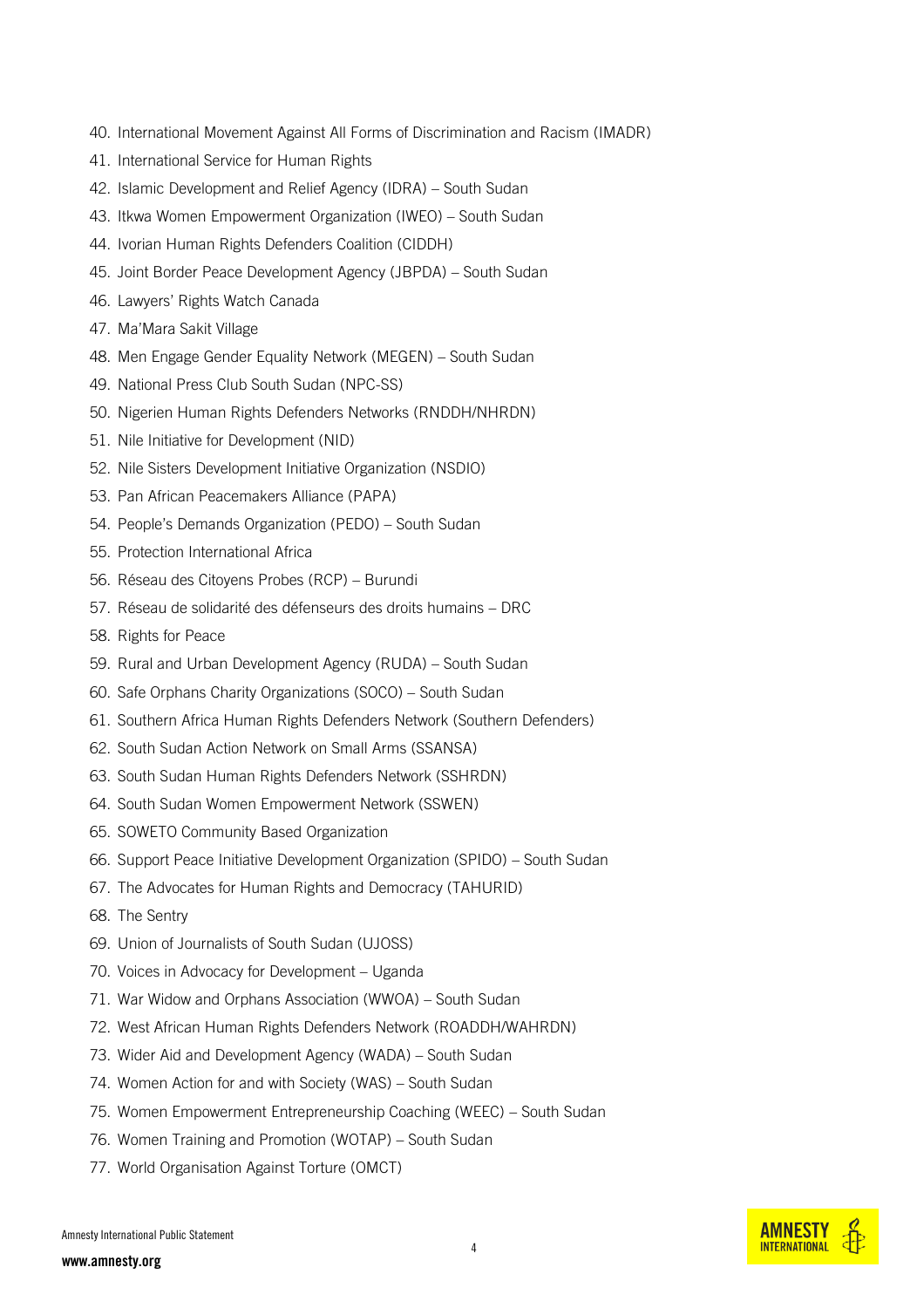- 78. Yei Women Peace Forum
- 79. Youth Forum for Social Justice Uganda
- 80. Youth Vision South Sudan (YVSS)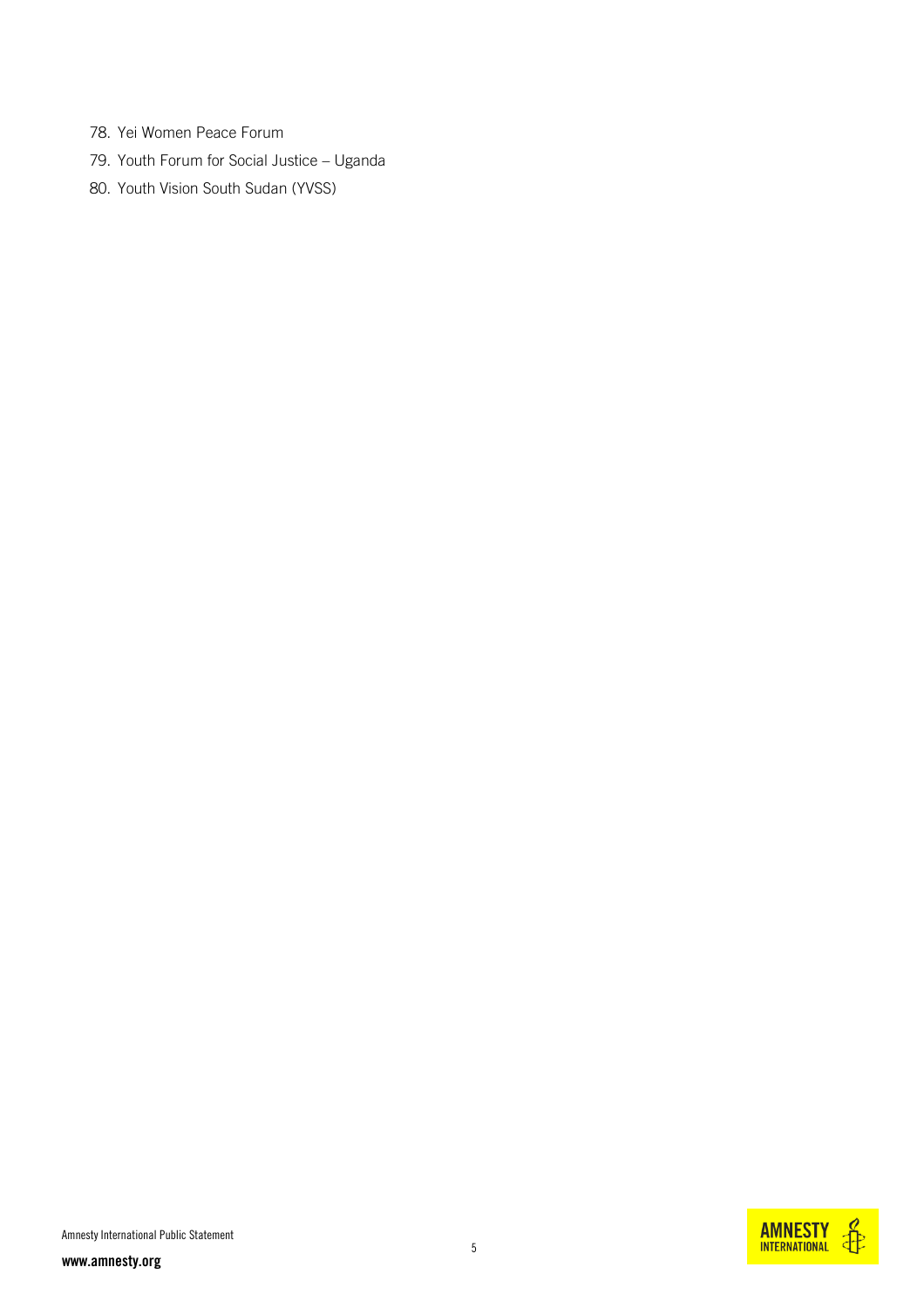#### Annex: Developments since March 2021

More than three years since the signing of the R-ARCSS, South Sudan continues to face major human rights, humanitarian, security, governance, impunity, and economic issues. As the CHRSS highlighted on the tenth anniversary of the country's independence, "[f]or ordinary civilians, much of the past decade has been marked by brutally violent conflict and on-going human rights violations."<sup>13</sup>

Fighting continues in parts of the country, including with opposition groups who refuse to sign the R-ARCSS, in Yei and in other parts of the Equatorias. Nine of the country's ten states remain engulfed in violence.<sup>14</sup> In Tambura, parts of Warrap, and Jonglei/Greater Pibor, politically instigated and supported violence between community-based militias and youth groups threaten people's safety, human rights, and livelihoods. The violence is fuelled by disputes over land and livelihoods, grievances over past atrocities, arms trafficking, displacement, and governance-related issues, which constitute significant risk factors of human rights and humanitarian law violations. In the Commission's words, "considerable work remains to be done to ensure that South Sudan does not slide back into violent national conflict."<sup>15</sup> Last September, the UN High Commissioner for Human Rights also expressed her deep concern over "high levels of violence attributed to community-based militias."<sup>16</sup>

Conflict has been accompanied by grave violations and abuses, which continue to take place with impunity. These include sexual violence, which remains widespread despite the launch of an Action Plan for the Armed Forces on addressing conflict-related sexual violence, on 19 June 2021.<sup>17</sup> Conflict-related violations include deliberate starvation of civilians, recruitment and use of children in armed conflict, and attacks on civilian infrastructure, which may amount to crimes under international law.

In 2021, dozens of abductions and enforced disappearances, as well as a wave of extrajudicial executions, have also been reported. CHRSS members have highlighted a "near total absence of the rule of law" in relation to these incidents.<sup>18</sup>

Impunity for human rights violations and abuses and violations of international humanitarian law, perpetrated since the start of the conflict, in December 2013, in particular at more senior levels of responsibility, remains the norm.

The humanitarian situation, including displacement, denial of humanitarian access, and attacks against humanitarian personnel, remains of grave concern. Over 80 per cent of the population lives in extreme poverty.<sup>19</sup> Eight million South Sudanese are currently dependent on aid. Over half the population is food insecure, of which one third are severely food insecure.<sup>20</sup> Corruption, embezzlement, bribery, and misappropriation of public funds fuel violations of economic, social and cultural rights, as the State is unable to fulfil even minimum essential levels of these rights. Illicit gains from economic crimes are also a driver of armed conflict.<sup>21</sup>

Key elements of the R-ARCSS remain unimplemented.<sup>22</sup> The transitional justice institutions envisioned in Chapter V of the Agreement are yet to be established, despite promises and the parties' obligations to operationalise the Commission for

<sup>16</sup> OHCHR, "Statement by United Nations High Commissioner for Human Rights, Michelle Bachelet," 6 October 2021,

-

<sup>19</sup> OHCHR, "Ten years after gaining independence," op. cit.

<sup>20</sup> Ibid.



<sup>&</sup>lt;sup>13</sup> OHCHR, "Ten years after gaining independence, civilians in South Sudan still longing for sustainable peace, national cohesion, and accountability – UN experts note," 9 July 2021, <https://www.ohchr.org/EN/NewsEvents/Pages/DisplayNews.aspx?NewsID=27292&LangID=E> (accessed 11 January 2022).

<sup>&</sup>lt;sup>14</sup> OHCHR, "Statement by Yasmin Sooka, Chair of the UN Commission on Human Rights in South Sudan to the Human Rights Council," 23 September 2021[, https://www.ohchr.org/EN/NewsEvents/Pages/DisplayNews.aspx?NewsID=27523&LangID=E](https://www.ohchr.org/EN/NewsEvents/Pages/DisplayNews.aspx?NewsID=27523&LangID=E) (accessed 11 January 2022).

<sup>&</sup>lt;sup>15</sup> OHCHR, "Ten years after gaining independence," op. cit.

<https://www.ohchr.org/EN/NewsEvents/Pages/DisplayNews.aspx?NewsID=27612&LangID=E> (accessed 11 January 2022).

 $17$  Ibid.

<sup>&</sup>lt;sup>18</sup> OHCHR, "Disturbing wave of extrajudicial executions," op. cit.; Human Rights Watch, Report, "Summary Executions in North," 29 July 2021, <https://www.hrw.org/news/2021/07/29/south-sudan-summary-executions-north> (accessed 18 January 2022).

<sup>&</sup>lt;sup>21</sup> OHCHR, "South Sudanese political elites illicitly diverting millions," op. cit.

<sup>&</sup>lt;sup>22</sup> The security sector remains disintegrated and fragmented. Factions have failed to establish a joint army and command structure and to initiate joint training of national armed forces, as provided for in the Revitalised Agreement. Desertions are widespread. See OHCHR, "Statement by Yasmin Sooka," op. cit.